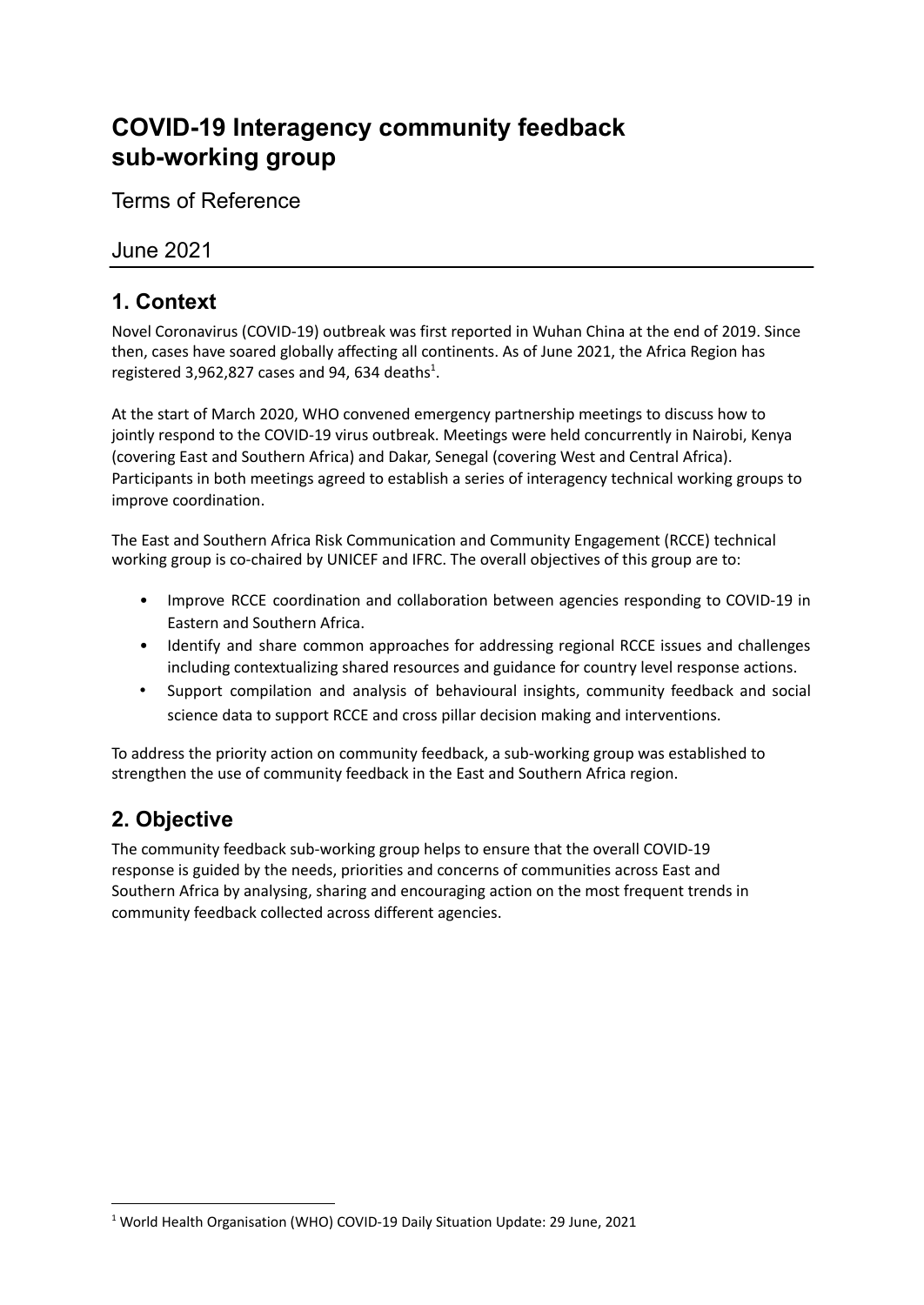## **3. Key Tasks**

- Collect and prioritize the main trends arising out of community feedback data collected by different partners across East and Southern Africa
- Collate, analyse and discuss the most frequent and pressing issues arising from community feedback and recommend actions based on the main trends in community feedback
- Present the key findings and discuss recommended actions to respond and act on the feedback data with the broader response, including other technical working groups and leadership
- Produce information products to share key findings with response agencies and country-level RCCE working groups to help close the loop by responding to and acting on key trends in community feedback data at the country level. These products include:
	- A monthly Community Feedback Report which highlights the key trends shared by partners and recommendations discussed to address the findings
	- A joint monthly social listening and community feedback brief which combines key insights and recommendations from the Community Feedback Sub-Working Group, UNICEF social listening reports, ESACREDT Vaccine Demand Working Group and the Africa Infodemic Response Alliance (AIRA)
	- An online [dashboard](https://app.powerbi.com/view?r=eyJrIjoiZDhiYjljMTQtNWZhYi00Mjc4LWIwNTktM2NmNzY0OTJmNDQ4IiwidCI6IjNlNzE3NjQ5LWMwYzMtNGNiYi05YjRiLTJmYTRkZmNhOTZiZSJ9&pageName=ReportSectionbadb4a1b41951c46f81b) with the community feedback data submitted by partners
- Provide technical support at country-level to support the adoption of community feedback data in to National COVID-19 response plans through trainings, guidance notes and sharing tools for collecting, analysing and reporting on community feedback
- Identify thematic areas and questions for social science research that can be formulated to probe deeper on the findings
- Organise deep dives to showcase best practices and lessons learnt at country level, examples from partners of implementing the recommendations identified, and exchange tools and approaches for listening to and acting on community feedback

# **4. Process of sharing community feedback priorities**

This working group collects and prioritizes the main trends in community feedback from agencies and then collate and share this data, including recommending what action should be taken and by whom.

The following process is followed to identify most common priorities to inform our discussion and follow-up action:

- 1. This [Kobo](https://ee.humanitarianresponse.info/x/9nUHzXAL) form is completed by each partner agency by the 5<sup>th</sup> of every month to share the most common or important community feedback trends (rumours/observations/beliefs, questions, complaints or suggestions) identified in their data
- **2.** The RCCE Collective Service<sup>2</sup> will provide support to analyse the data and prepare the presentation used to discuss the feedback priorities during the meeting. Instructions and materials for how to do the analysis can be found [here.](https://drive.google.com/drive/folders/13osx-n5aV_XZEJkZWK7sEYYNZ5Fk423x?usp=sharing)

<sup>&</sup>lt;sup>2</sup> Collaborative partnership between the International Federation of Red Cross and Red Crescent Societies (IFRC), United Nations Children's Fund (UNICEF), the World Health Organisation (WHO), with support from the Global Outbreak Alert and Response Network (GOARN), and key stakeholders from the public health and humanitarian sectors